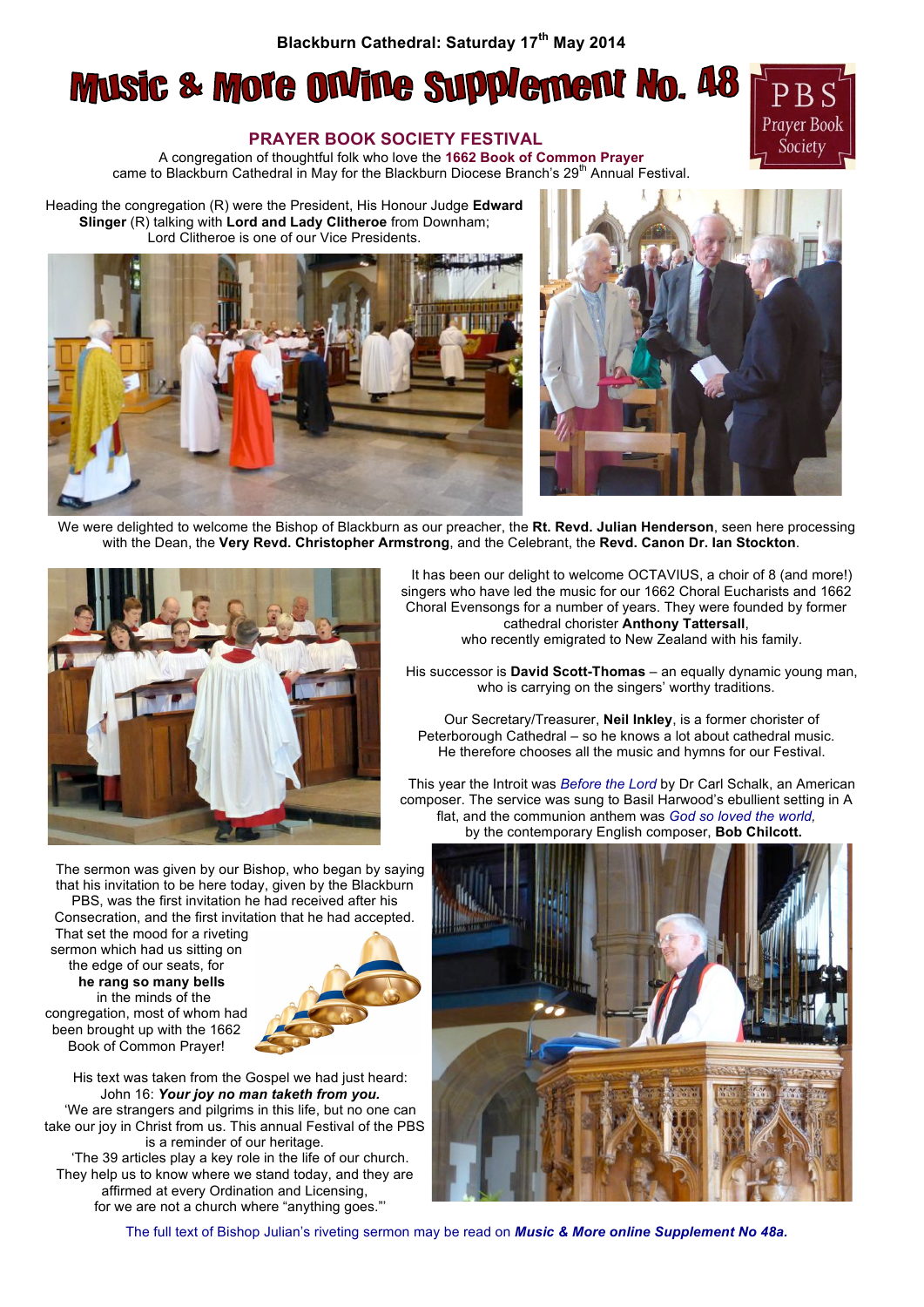The Celebrant, Canon Stockton, led the service beautifully, and the congregation sang the well-known hymns enthusiastically, led from the organ by **Samuel Hudson**, our Director of Music.



The hymns were: *O worship the Lord in the beauty of holiness; In our day of thanksgiving one psalm let us offer; Christ is our corner-stone*  and

*Christ, whose glory fills the skies.*

The service was followed by a Reception in the crypt; how good it was to see **Jack Longstaff** there, former Director of Music of Queen Elizabeth's Grammar School, who had come all the way from Yorkshire to be with us.

The luncheon, prepared by our chef-manager **David Riley**, was delicious and conversation sparkled around each table.



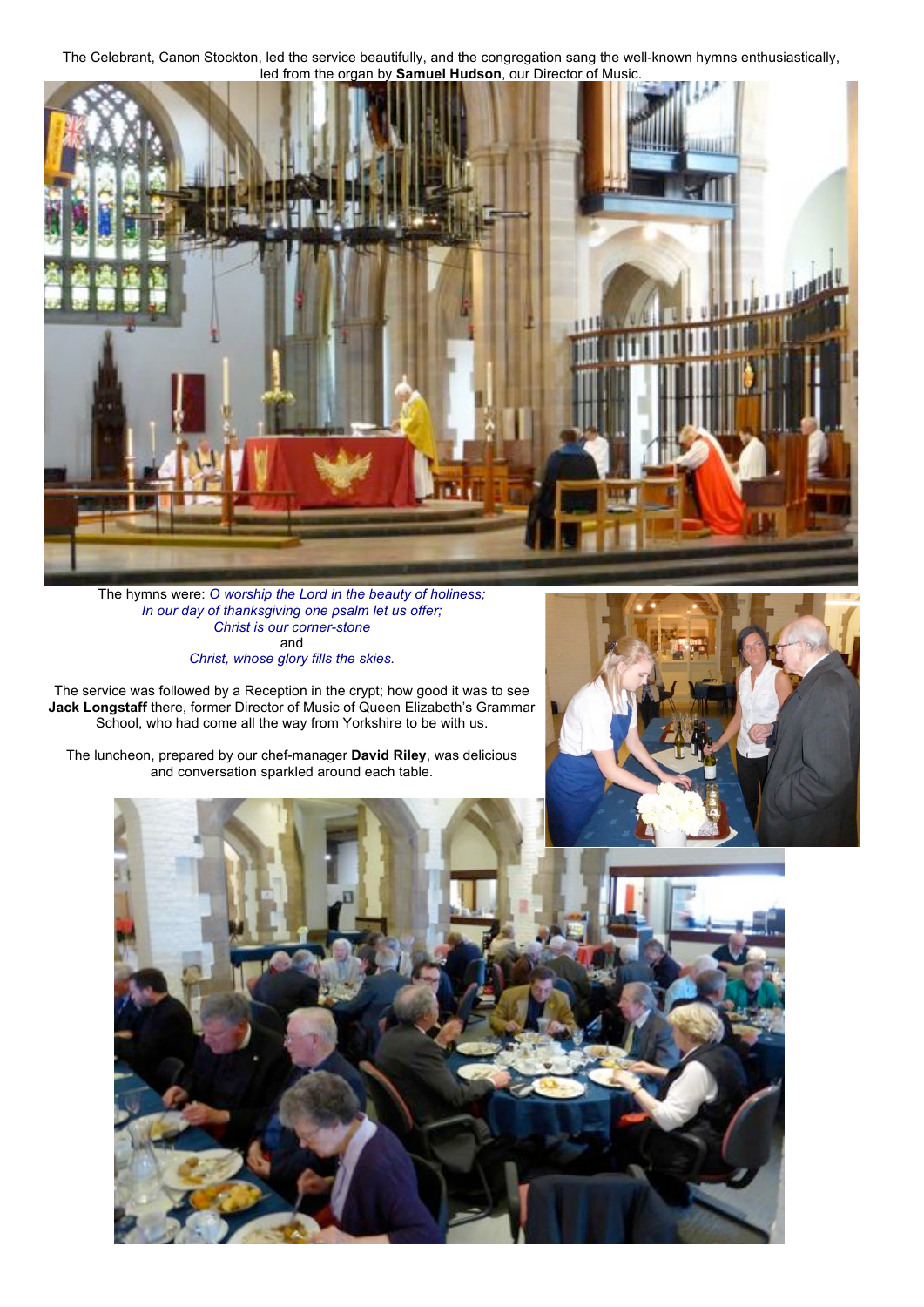

The first was to the bishop. 'Despite its appearance,' said the Judge as he handed a narrow gold paper bag to the bishop, 'this is not a bottle, but a PBS umbrella!'

*L-R: Mrs Carolyn Duckworth, widow of our former President, HH Judge Brian Duckworth, the Bishop and Mrs Henderson, and Vice Chairman James Hilton.*

And to Canon Stockton, our Celebrant, he gave a tightly-wrapped parcel, which turned out to be two mugs from Selwyn College, Cambridge, (for Canon Stockton had been an undergraduate there). Both gifts were greatly appreciated.



*L-R: Mrs Janet Stockton, Canon Stockton, Mrs Carolyn Duckworth and our President.*